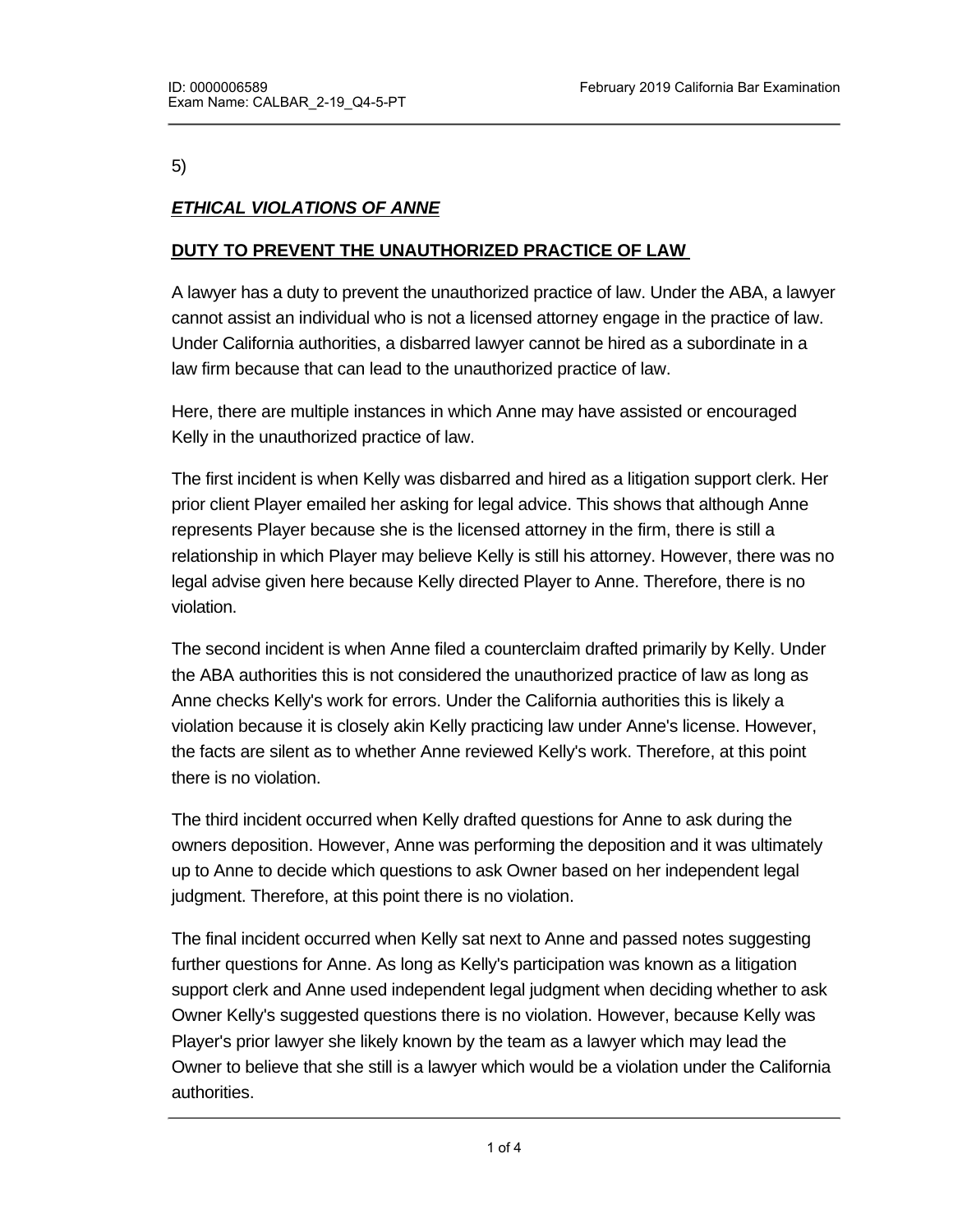Therefore, Under the ABA there is not unauthorized practice of law. However, under the California authorities Anne may have engaged in assisting the unauthorized practice of law.

### **DUTY TO SUPERVISE SUBORDINATES**

A lawyer has a duty to supervise the work of subordinates to ensure it comports to the same standards as the lawyer is held to.

Here, Anne filed a counterclaim drafted primarily by Kelly there are no indications that Anne reviewed and approved of the work. Further, Kelly also drafted the questions used in Owner's deposition. Therefore, it can be inferred that she did not review the work drafted by Kelly which is a violation of Anne's duty to supervise subordinates. However, as far as the questions that Kelly drafted for use in the deposition, Anne would be reading the questions as she asked them and could skip questions that are not proper. This is likely a weak attempt to comply with the rule of supervision, but the questions are not presented until Anne speaks them. Therefore, the depositions questions may not be a violation of the duty to supervise.

Therefore, Anne violated the duty to supervise subordinates when she filed the counterclaim.

#### **DUTY OF COMPETENCY**

Under both the ABA and California authorities a lawyer owes her client a duty of competency. A lawyer is competent to handle a matter if they have prior experience, educated themselves on a legal matter, or associated with another attorney who is competent.

Here, Anne told Player to ignore the court order to play under the terms of his current contract. A competent lawyer would not encourage her client to ignore the advice of the court because it would cause harm for her client such as being found in contempt of court. Anne could have taken further legal actions rather than encouraging her client to disobey a court order.

Therefore, Anne violated the duty of competency.

#### **DUTY TO REPRESENTED PARTIES**

A lawyer shall not communicate directly with parties they know are represented by counsel.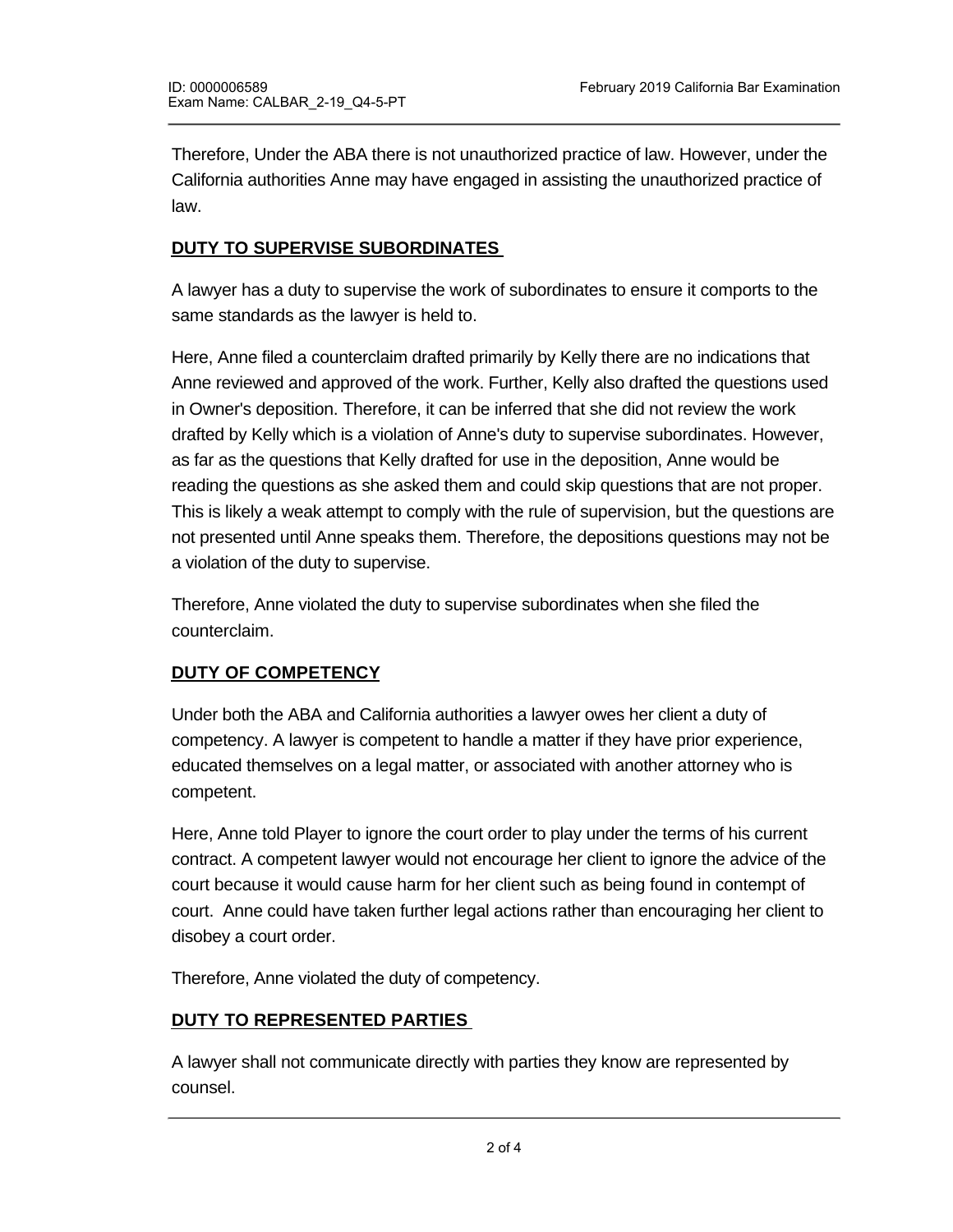Here, Anne called the team owner. Because of the nature of the dispute with Player and team it is more likely than not that the team has lawyers representing them (such as when they obtained the injunction forcing Player to play). Rather than calling the team owner, Anne should have gotten the message to the team owner through the teams attorney.

## **DUTY AGAINST THREATS AND FALSE CLAIMS**

A lawyer shall not knowingly use threats and false claims to force an opponent to act.

Here, Anne falsely threatened to file a discrimination complaint against the team if they did not re-negotiate Player's contract. Anne knew that she had no basis to file the complaint and only made the threat to try and force the team into acting.

Therefore, Anne violated the duty against threats and false claims.

#### **DUTY AGAINST FORMING A LAW PRACTICE WITH NON-LAWYERS**

A lawyer cannot engage in the practice of law with non-lawyers. The lawyer can hire support staff and pay them on an hourly basis, but the support staff cannot share in profits with the lawyer.

Here, Anne and Kelly shared a law practice while Kelly was a practicing attorney. It is indicated that she resigned and was re-hired after she was disbarred. However, there is no indication as to how she is paid and whether she shares profits.

Therefore, Anne did not violate the duty against forming a law practice with non-lawyers.

#### **DUTY AGAINST CONFLICTS OF INTEREST**

An attorney has a duty to protect their client against conflicts of interest. Conflicts can extend through current or former clients and through the staff of the law firm.

Here, Kelly was Player's attorney before she was disbarred. There is no information about the circumstances of Kelly's disbarment. However, if the disbarment was related (even tangentially) to her representation of Player Anne would have a conflict of interest in representing Player.

Therefore, there is not enough information to determine whether Anne has a conflict of interest.

Question #5 Final Word Count = 1036